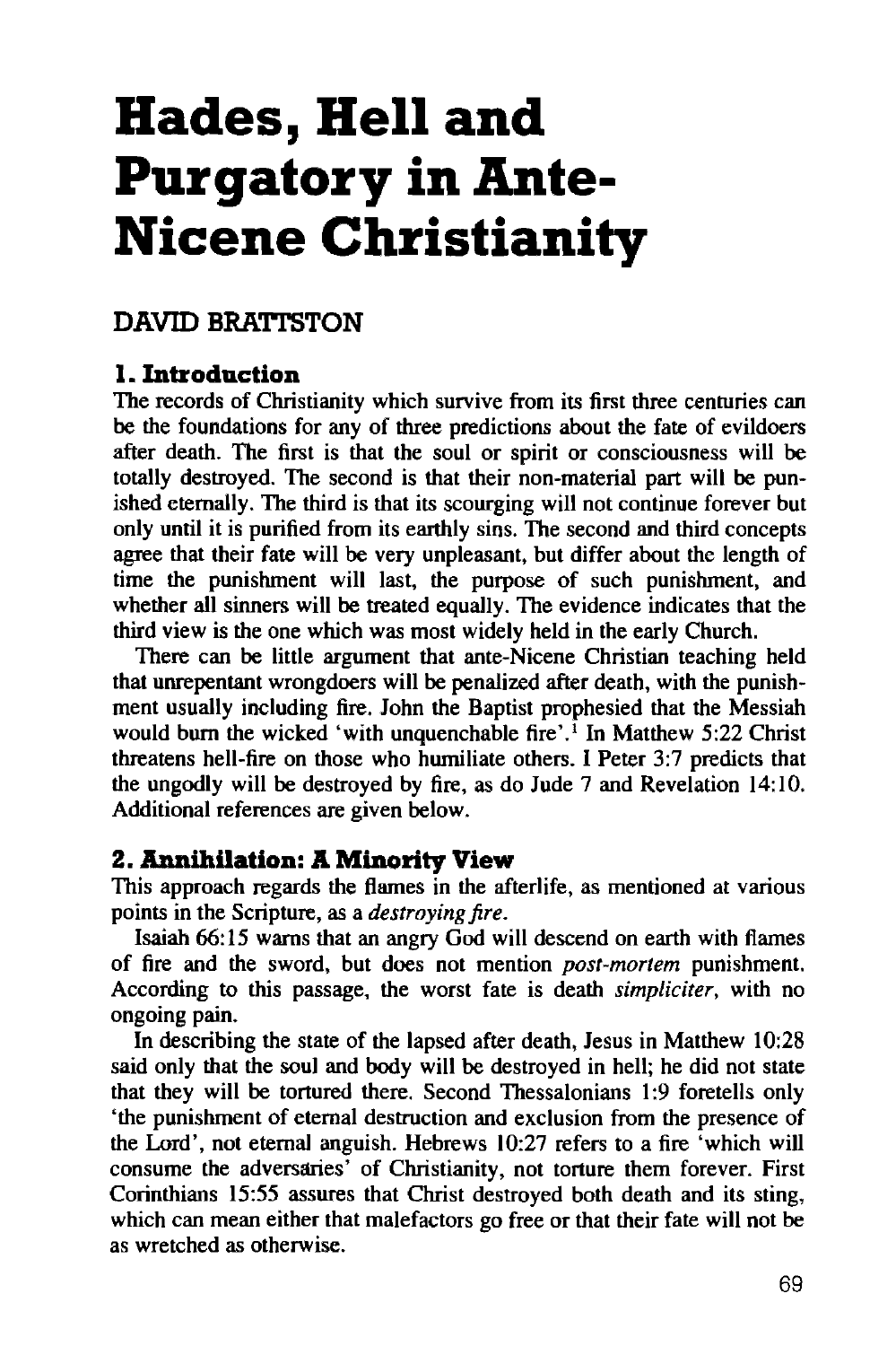The *Odes of Solomon,* a Christian document of the mid-second century AD, similarly teaches that death has been destroyed and Hades has been abolished. 2

Amobius of Sicca lived near what is now the border of Algeria and Tunisia and was a strong opponent of Christianity. Suddenly converted by a dream, he applied for admission into the church. To prove his sincerity and knowledge of the faith, the local bishop required him to compose and submit a treatise or *apologia* for Christianity. The result was *Adversus Nationes,* also called *Adversus Gentes.* The consensus among scholars is that Amobius wrote it sometime between AD 304 and 311.

According to Amobius, the fate of the wicked after death is to be burned to annihilation.<sup>3</sup> The fires of the afterworld destroy; they do not purge sins nor torment eternally. While he recognized that hell-fire itself is unquenchable and perpetual, he stated that the pain they inflict is not. The body-soul combination is burned to nothing. Annihilation is the real punishment and the true death of the wrongdoer.

## **3. Unending punishment**

This interpretation regards the flames in the afterlife, referred to at various points in Scripture, as a *punishing fire.* 

Although it was the most widely-accepted view from Mediaeval times until the middle of the twentieth century, there is surprisingly little support for it in ante-Nicene Christianity. While it is true that Matthew 13:42, 13:50 and 25:41 hold forth the prospect of sinners weeping, wailing and gnashing their teeth in eternal fire, these verses do not state how long this torment will last or whether it will be identical in severity for all evildoers. As for duration, in warning of the fate of the selfish and uncharitable at Matthew 25:46, Christ contrasted 'eternal punishment' with 'eternal life': consciousness does not persist in final punishment.

Mark 9:44, 46 and 48 warn that in hell the gnawing worms will not die nor the painful fire be quenched, but it is doubtful whether these verses are more than a figure of speech. The plainly-worded commands in the accompanying verses cannot possibly be taken literally: they instruct disciples to amputate their hands, feet and eyes to avoid being sentenced to the worms and flames. That Jesus was talking metaphorically is demonstrated not only by the certainty of infection and blood loss and probability of death; if early Christians had applied Mark 9:43 to 47 literally, we should expect to find some ancient comment on such a conspicuous and remarkable practice. On the contrary, one of the reasons why the bishop of Alexandria defrocked Origen and banished him from Egypt in the AD 230s was that he had castrated himself. If the counsel to amputate cannot be taken literally, neither can the description of hell. This conclusion is fortified by observing that Matthew 5:29 repeats the injunction but deletes the references to eternal torment.

Luke 16:23 to 26 gives a glimpse of the afterlife. The righteous Lazarus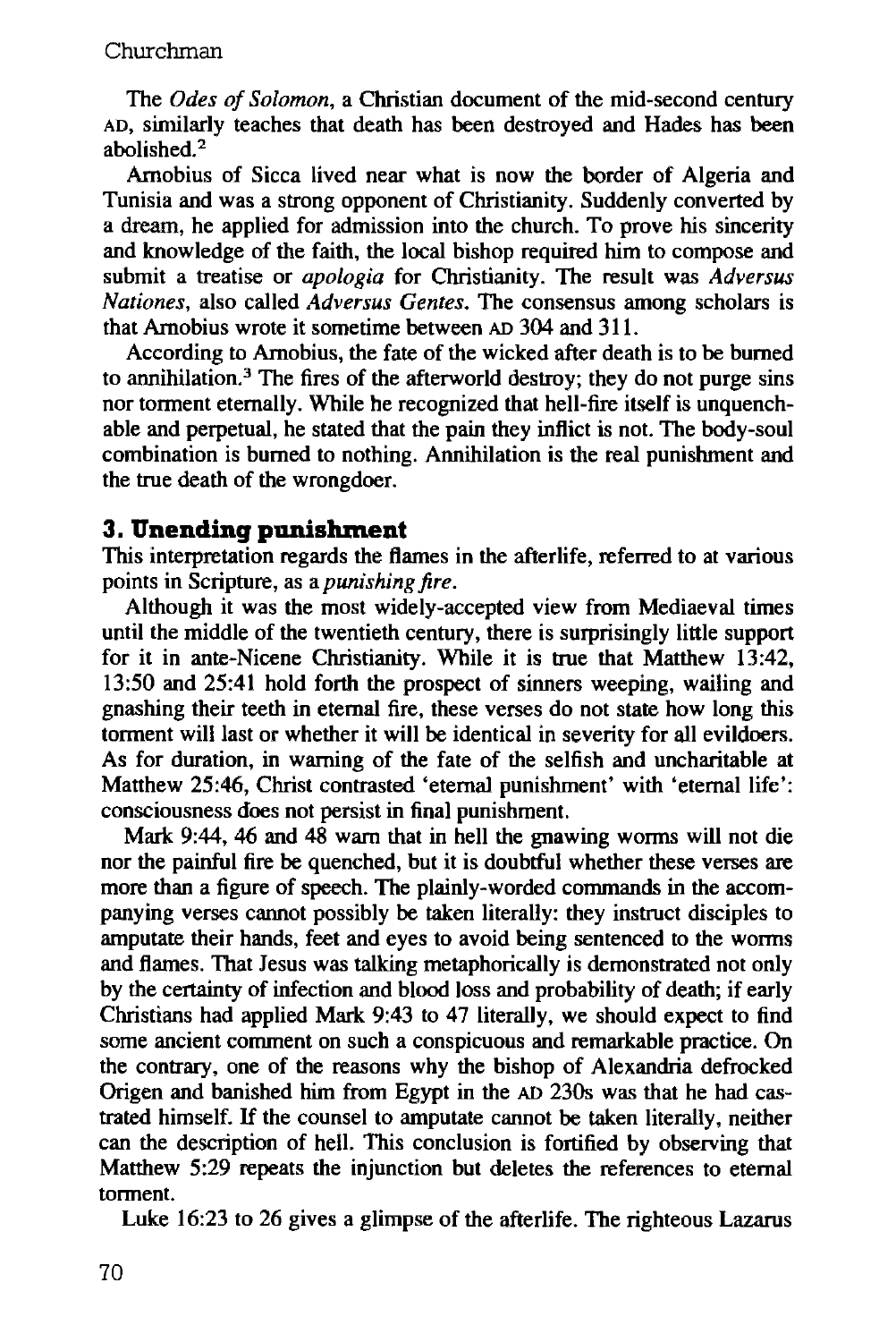lives in comfort in Abraham's bosom. Within earshot and sight of him, the cruelly selfish Dives is tormented in flames on the other side of an unbridgeable chasm so wide that Lazarus cannot give him water. This situation may resemble heaven and hell as popularly conceived-except that there is no allegation that these conditions will last forever. Nor can Luke 16 be a complete description, for it mentions only one person in hell and only two in heaven.

The infernal horrors are graphically depicted in the Revelation of John: fire, brimstone and torture night and day.4 Revelation 20:10 adds 'forever and ever'. According to Chapter 19, this hell is not as well-populated as is commonly conceived: despite the mention of human idolators in 19:20, the only persons imprisoned there are the Beast of Revelation and the false prophet.5 On the other hand, verse 15 prophesies that anyone whose name 'was not found written in the book of life was cast into the lake of fire' but this is only after 'death and hell delivered up the dead'—an indication that Hades is not a place of final abode nor a state from which an inmate cannot be liberated. However, Revelation 21:8 predicts that Hades will contain an immense population, perhaps the whole human race, for it includes 'the cowardly, the faithless, the polluted ... murderers, fornicators, sorcerers, idolaters, and all liars'. Although this verse indicates that the number of inhabitants is enormous, it begs the question whether they forever lose consciousness (die) upon entry or how long they will be tormented.

Belief in never-ending punishment is evidenced in five Christian works written soon after the New Testament. *The Book of Thomas the Contender*  was composed in the first half of the third century and discovered as part of the Nag Hammadi expeditions. It warns that one penalty for the wicked is to be thrown into the abyss and tortured, and discloses that the imprisonment and torment will be forever.<sup>6</sup>

Although Tertullian's *Ad Nationes* threatens 'an eternity of endless fire',<sup>7</sup> such a prospect is out of keeping with his later writings on the afterlife.8 *Ad Nationes* can be reconciled with the others when we consider that they were directed to a Christian readership while *Ad Nationes* was addressed to pagans in order to convert them. Tertullian therefore summarized and abridged Christian beliefs instead of writing so fully and precisely that the book would have become unduly long and so profuse in detail that readers would not have read it through. In an introductory book on Christianity, it was enough to inform heathens that there would be punishment after death; fullness of teaching was necessary only after conversion.

*De laude martyrii*9 was written during the persecution and mass apostasy of  $AD$  249 to 251. Chapter  $\overline{8}$  specifically mentions eternal chastisement, although Chapter 20 seems to infer that this penalty is only for apostasy. <sup>10</sup>The Christian additions to the *Sibylline Oracles* do predict fire for the lawless for endless ages and burning through all eternity but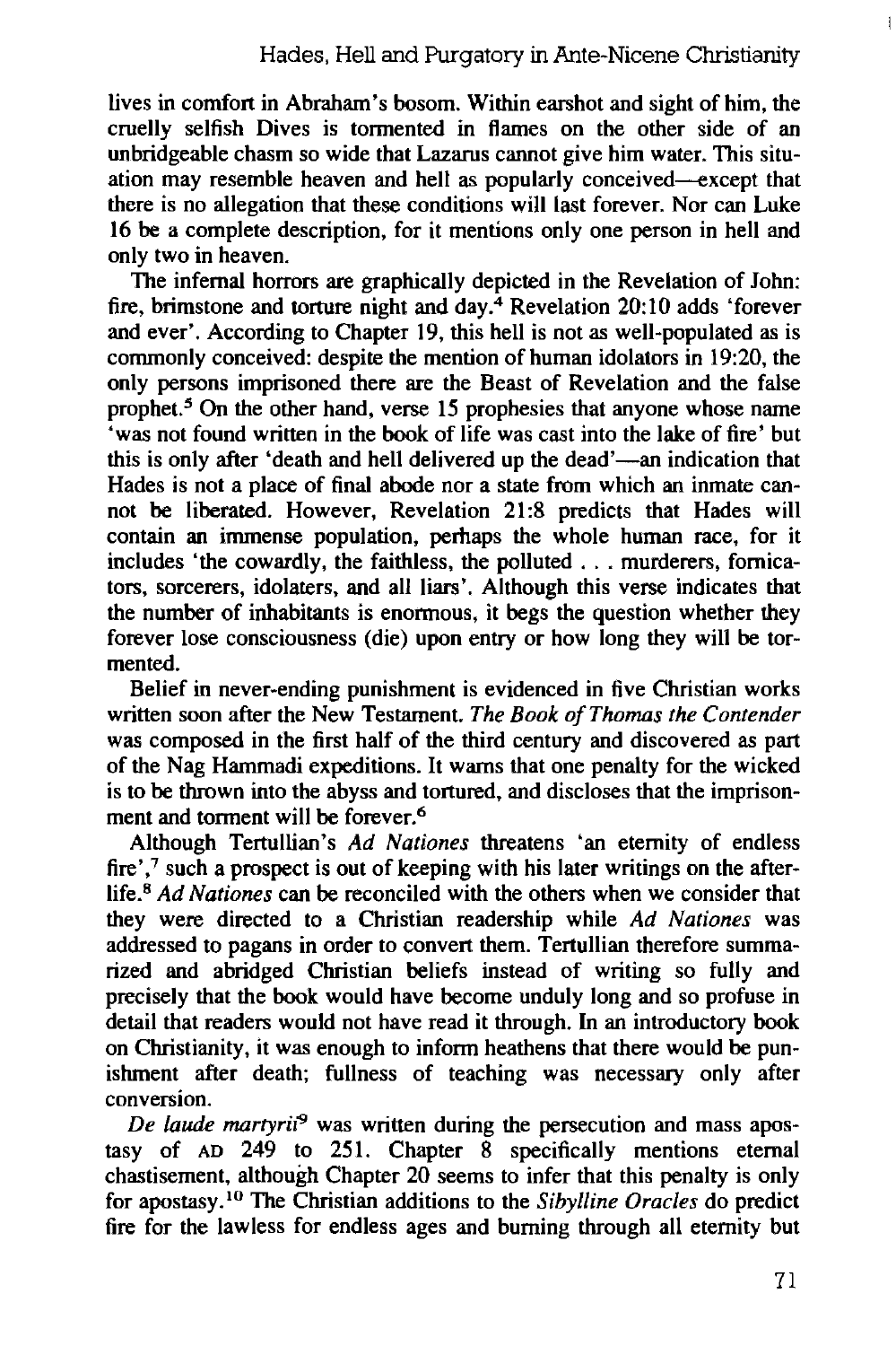their patchwork nature makes it difficult to ascertain the precise date of a passage before the seventh century.

Lactantius was an oratory student of Arnobius of Sicca, mentioned above in connexion with annihilation. He became a teacher and moved to Nicodemia11 in Bithynia, near Nicaea. He became a Christian and wrote at about the same dates as his former teacher but there is no evidence that the events in the religious life of one affected that of the other.

Lactantius' *Divinae lnstitutiones* occasionally touches on the state of the dead. 12 Both righteous and wicked Christians will initially be confined to a common place. A Christian's bad deeds will be weighed against his good ones. The righteous will soon be released. For those whose sins exceed their merits, there will be an eternity of *post-mortem* suffering in flames which never abate and never consume. Nonchristians will share the fate of backslidden Christians.

## **4. Graded and limited chastening**

This approach regards the flames in the afterlife, as mentioned at various points in the Scriptures, as a *purifying fire,* like that for metals, not a destroying fire or one burning for the sole sake of punishment. The concept that chastisement of malefactors after death is in proportion to the extent of their sinfulness was the genesis of the later doctrine of purgatory in the Roman Catholic Church.

The distinctive principle of a temporary, graduated punishment after death is that the purpose of such chastisement is to purge sin from a soul and thus purify it for eventual entry into heaven. This principle of divine operation is hinted at in Ezekiel 22:18 and stated more clearly in Malachi 3:3: 'He shall purify the sons of Levi, and purge them as gold and silver'. In addition to this principle is the concept that evildoers must make reparation or satisfaction for their earthly sins. In early Christian times a commonly-used proof-text for this was Matthew 5:25f.:

lest your accuser hand you over to the judge, and the judge to the guard, and you be put in prison; truly, I say to you, you will never get out till you have paid the last penny.

It may seem strange to late twentieth-century Protestants to link this passage with the afterlife, but Hades is the theme of all the earliest known exegeses of Matthew 5:25f.

As distinct from the other two views on life after death, a major premise of belief in purgatory is that God is not vindictive or vengeful or inclined to bear grudges forever. As a loving father, he inflicts punishment only in order to correct and redirect his children; therefore, chastisement after death is no more severe and no longer in duration than is necessary to reform the individual sinner. Hence we read at Clement of Alexandria's *Stromata* 7:16: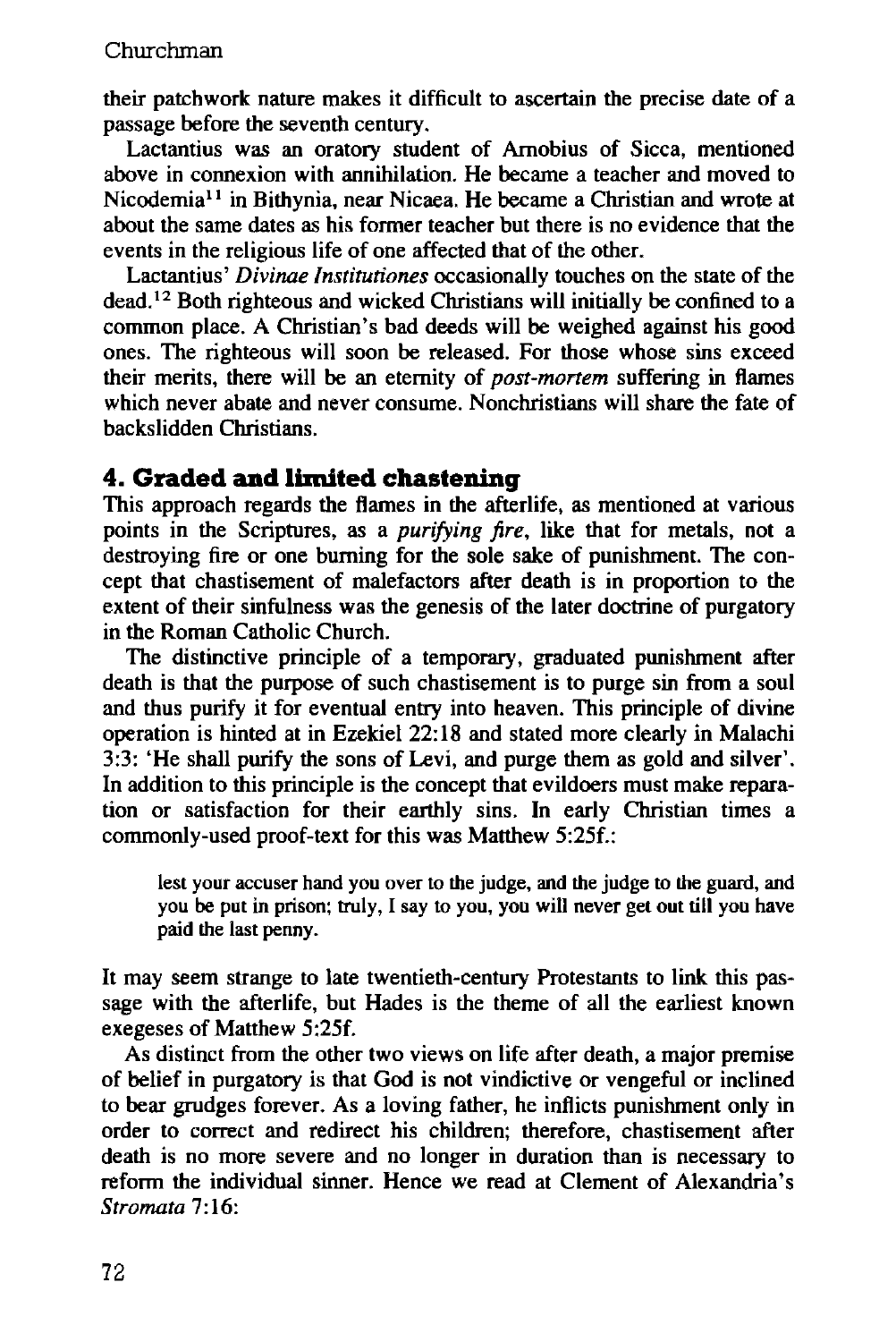#### Hades, Hell and Purgatory in Ante-Nicene Christianity

For there are partial corrections, which are called chastisements. . . . But as children are chastised by their teacher, or their father, so are we by Providence. But God does not punish, for punishment is retaliation for evil. He chastises, however, for good to those who are chastised, collectively and individually.

#### and at *Stromata* 6:6:

since God's punishments are saving and disciplinary, leading to conversion, and choosing rather the repentance than the death of the sinner; and especially since souls, although darkened by passions, when released from their bodies, are able to perceive more clearly, because of their being no longer obstructed by the paltry flesh. <sup>13</sup>

This Clement was a Greek whose spiritual quest took him round the eastem Mediterranean before he settled in Egypt and became a Christian. In the AD l90s he was president of the world's foremost Christian seminary and most outstanding of Christian scholars. All his writings date from this period.

In *Excerpta ex Theodoto*<sup>14</sup> Clement maintained that after death the souls of evildoers will be 'purged by fire', that is to say, made better, not destroyed or tormented for the sake of retribution or torment *simpliciter.* 

Tertullian was a lawyer from Carthage in what is now Tunisia. His endeavours as a Christian author began toward the end of Clement's period of activity and continued for two decades after it. In his *Treatise on the Soul* Tertullian described Hades, which to him was the afterworld of everyone except Christian martyrs. To him, Hades was a temporary holding facility for administering compensatory discipline for earthly sins before the final judgment. He interpreted 'the last penny' of Matthew 5:26 to mean that even the smallest offence must be expiated in purgatory. He believed that the comparatively righteous would receive much less unpleasant treatment there than the wicked.

Tertullian interpreted the Parable of Dives and Lazarus 16 in *Five Books against Marcion,* 17 by describing Abraham's bosom as 'not in heaven, yet higher than hell, and appointed to afford an interval of rest to the souls of the righteous until the consummation of all things shall complete the resurrection'; in other words, the less unpleasant part of Hades is also a place of chastisement, although much milder in severity, which will last until the Second Advent. He further maintained that God had constructed a kind of purgatory in ascending steps for the various degrees of unpleasantness.

Written in Syria in the first or second century, the *Acts of Thomas <sup>18</sup>* contains features which are contrary to the teachings of other ancient Christian authors on other aspects of the faith. This difference makes it an even more valuable witness because it helps disclose what beliefs were held in common by rival denominations in ancient Christianity. *Acts* 6:55 and 57 depict a descent to the underworld. Souls undergoing various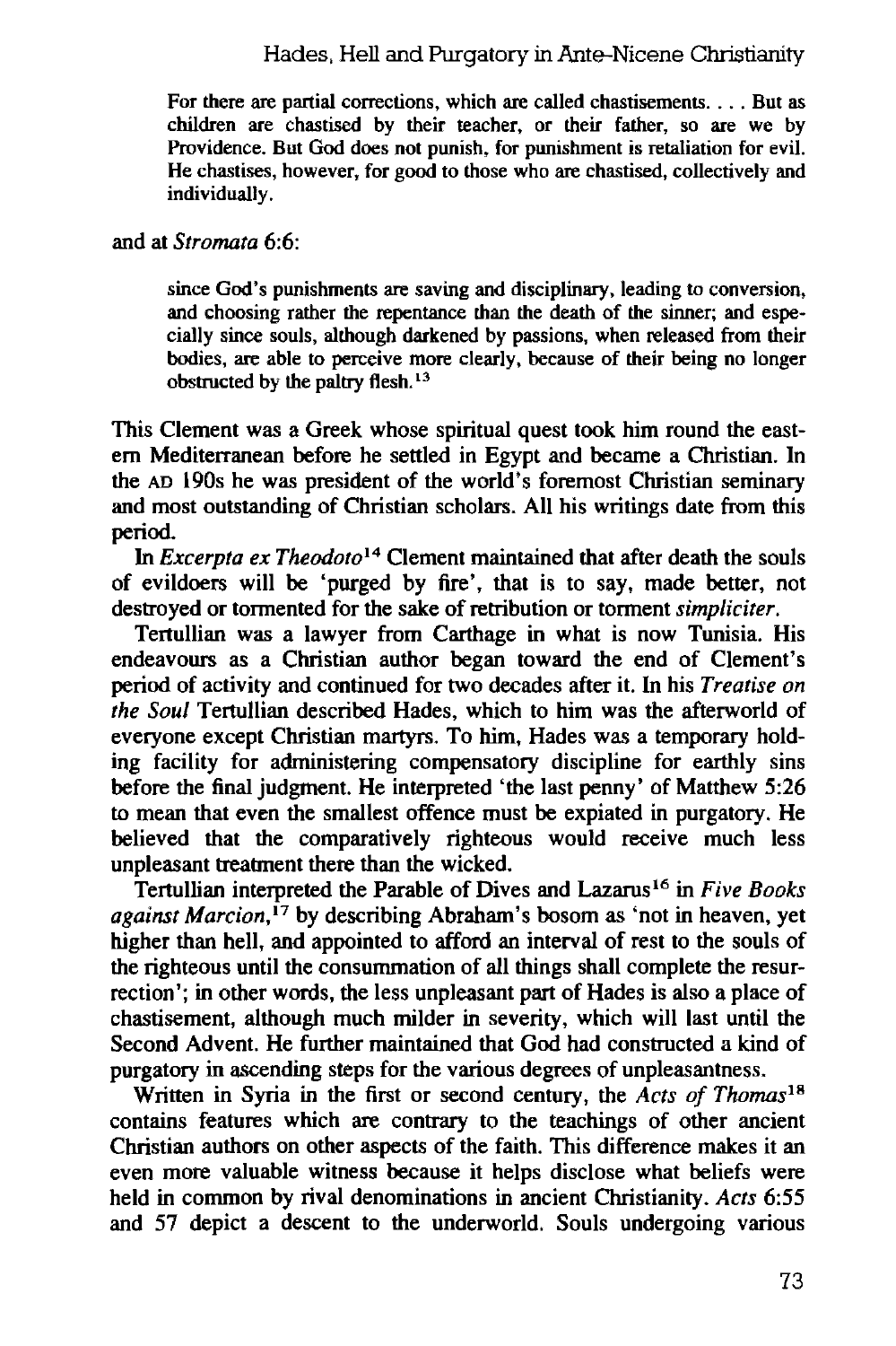penances are said to be tortured and punished for only 'a certain number of days', after which other souls replace them. At *Acts* 6:57:

This is the prison of the souls which thou seest for when they shall complete their punishment for those things which each one has done, afterwards again other succeed them ...

In other words, for an individual sinner Hades lasts only as long as necessary.

Early in the second century an unknown Christian reworked previous material to produce a book of short sayings for guidance in Christian ethics. Called *The Sentences of Sextus,* 19 it became widely popular and was even quoted by Origen. Of relevance to our topic is Saying 39: 'After he is released from his body, the evil person will be called to account by an evil demon until the last penny is paid up.'—an obvious allusion to Matthew 5:25f.

For many years in the early decades of the third century, Hippolytus was bishop or pastor of Portus at the mouth of the Tiber. In this position he led the opposition against the misdeeds of some of the bishops of Rome. He was martyred in AD 235 or 236. Because Hippolytus was a thorough-going traditionalist, always insisting on the preservation of the older faith and practices, the Christianity he describes is more ancient than his historical period would suggest. According to his *Against Plato on the Cause of the Universe,* until the Last Judgment all the dead go to Hades, both the very wicked and those guilty of only a few minor sins, but the facilities are comparatively pleasanter for the righteous while the more sinful are chastised more severely, but even they only temporarily and only in proportion to their sins on earth.

 $\overline{\text{Original}}^{20}$  was a native Egyptian who in AD 202 replaced Clement as head of the seminary in Alexandria. Origen later conducted his own theological school at Caesarea in Palestine. From this centre he preached numerous series of sermons in nearby congregations. He preached on most of the books of the Bible, going from the first verse to the last in a process that took dozens of sermons for a single book. Between AD 233 and 249 he preached thus on Leviticus, Numbers, Jeremiah and Luke, making occasional references to Christian beliefs about punishment after death.

The homilies on Leviticus, Numbers and Jeremiah teach that the intensity and duration of the pain in the afterlife will be proportional to the degree and nature of the sins committed.<sup>21</sup> In his sermons on Luke he explained that Hades is not a place of punishment for the sake of retribution but a place for correction, with only enough pain administered to correct the person's evil.<sup>22</sup> At the beginning of his homilies on Jeremiah,<sup>23</sup> Origen taught that *post-mortem* chastisement is essentially medicinal and curative, designed to rehabilitate even the worst offenders so that everyone may eventually, although belatedly, enter heaven. Indeed, Origen believed that, because nobody is perfect, even saints and apostles will spend a short time in purgatory.<sup>24</sup> On the other hand, Christians who had sinned after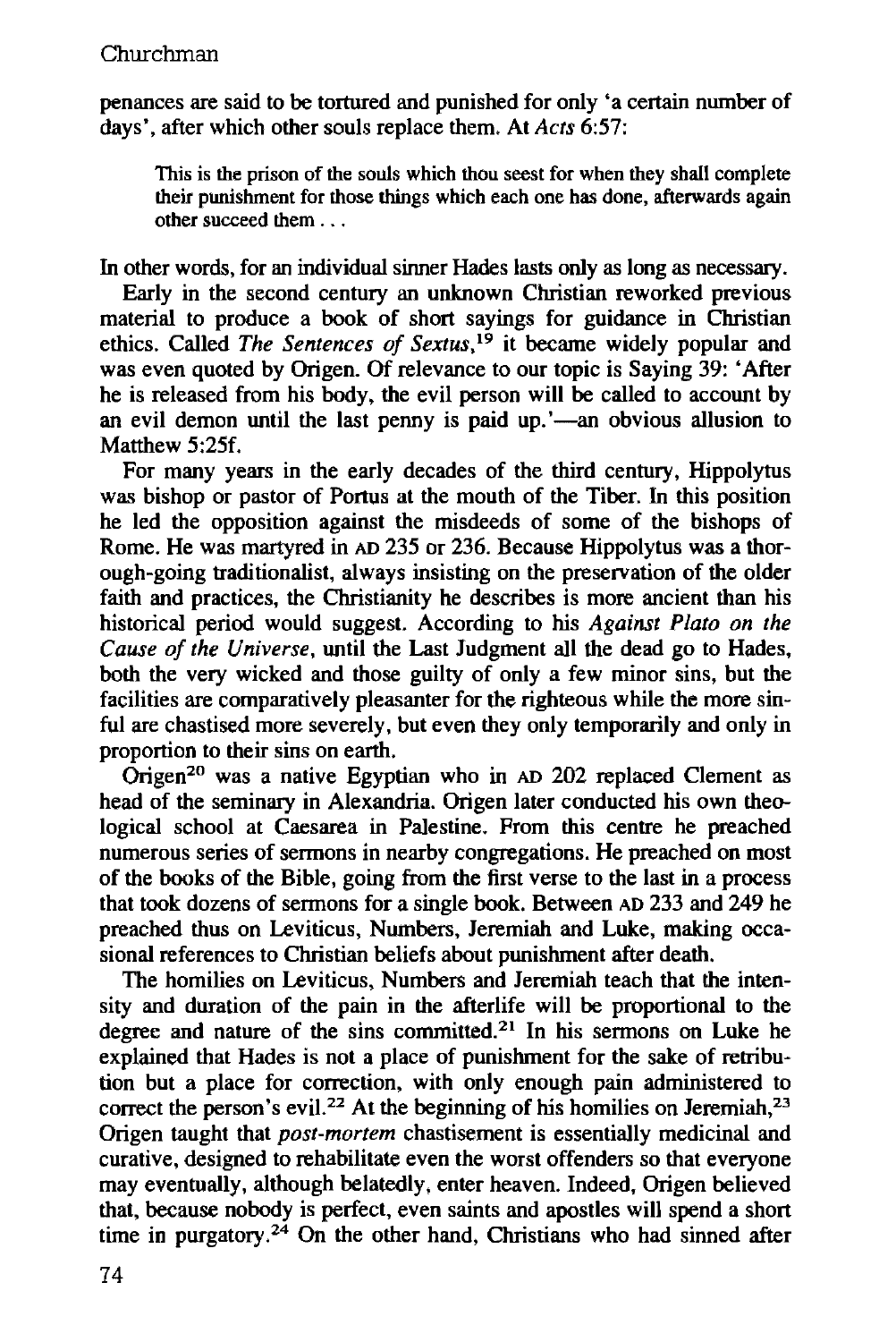baptism will receive twice the penalty as pagans for the same type of misdeed.25 However, in *Homilies on Jeremiah26* Origen doubted the eventual salvation of the most hardened sinners and he worried that they would be condemned to pennanent punishment.

Among the passages Origen considered in *Homilies 35:10f.* and 14 on *Luke* to be warrants for belief in purgatory were Matthew 5:26f., Matthew 18:24f. and Luke 12:58f. The first mentioned is the passage which warns: 'You will never get out till you have paid the last penny.'

Strangely, Origen's exegesis of Luke 16:19 to 31 is not in his sermons on Luke but in those on Leviticus. 27 There he used it as an illustration of the principle that whoever suffers sufficient affliction in this life for his sins will not be chastened in the hereafter. Conversely, whoever has not suffered on earth for his (post-baptismal?) sin will certainly be chastened in the afterlife, as witness the use of Luke 16:25 as a proof-text:

But Abraham said, 'Son, remember that you in your lifetime received your good things, and Lazarus in like manner evil things; but now he is comforted here, and you are in anguish.'

This treatment of Luke 16:25 may sound strange to twentieth-century Christians, who are accustomed to find the main point of the passage in the following verse, but the main lesson of the Parable is recompense for sin rather than the geography of Hades.

Origen taught in *Contra Celsum28* that somewhere in the universe God maintains a 'training school of virtue' for purifying apostate Christians 'like gold in the fire' after their deaths so that they can recover their spiritual status and eventually enter paradise.

A few years after Origen, Dionysius the Great, bishop of Alexandria, alluded to common Christian beliefs in his brief *Letter to Conan.<sup>29</sup>* Dionysius referred to some Christians who when nearing death sought ecclesiastical absolution because they believed that by being released from their sins in this world they 'will gain relief and lightening' of them in the next. Such a course of action is consistent only with the view that the future chastisement will not be equal for all wayward believers.

In addition to his earlier and more famous *Ecclesiastical History,*  Bishop Eusebius of Caesarea in Palestine wrote an *apologia* for Christianity titled *The Preparation for the Gospel* sometime between AD 317 and 325. In it, he compared and demonstrated the superiority of Christian teaching to Greek mythology and philosophy. In drawing parallels between Plato's *Dialogue on the Soul* and Judeo-Christian beliefs on the state of the dead, he appears to have regarded Plato's fourfold division of Hades as also taught in the Hebrew Scriptures.30 As in the majority of other ante-Nicene Christian writers, all the departed go to a common holding facility. Eusebius opined that the first category consists of the very holy, who are released immediately and ascend to a place where they will never again suffer pain. The second category embraces the moderately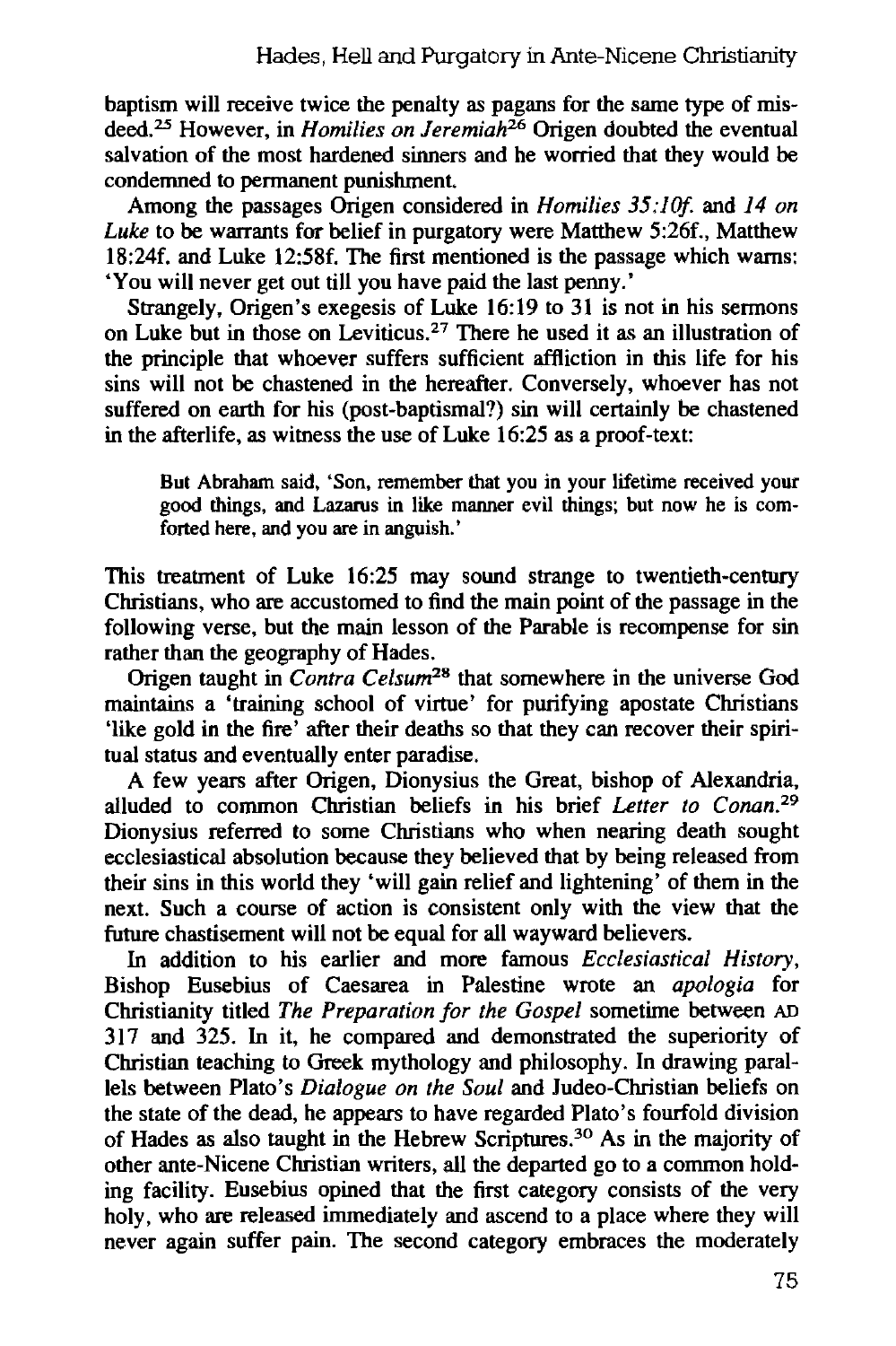righteous, who will dwell in the painful fires of the underworld until their sufferings purify them from their sins. Their chastisements will be proportionate to their sinfulness. Next are the more reprehensible wrongdoers, being repentant sinners whose faults are very grave but yet capable of correction. These evildoers are kept in the fires of the underworld until freed through the supplications and intercessions of their victims. Fourth and last are the incorrigible who committed the most serious sins. For them, the flames are forever. Citing Plato, Eusebius represents two basic concepts: an everlasting punishing fire for a few and purifying chastisement of most malefactors in proportion to the extent of their sinfulness and unwillingness to repent.

## **5. The Revelation of Peter**

Originating in Egypt around AD 135, the *Revelation of Peter* is full and explicit on the duration and kinds of *post-mortem* punishment for the wicked. In vivid detail, hell is divided into several compartments, one for each genus of sin, and the various types of torments are explicitly described. Sinners are punished according to category of offence.<sup>31</sup> Unlike other ante-Nicene Christian works which affirmed that afflictions will be proportionate to wrongdoing, this apocalypse warns that the agony will last forever, without remission.32 In this regard, the *Revelation of Peter*  stands apart as a mixture of two views.

## **&.Analyses**

Adherents of the three schools cannot be distinguished geographically as if division among annihilation, eternal retribution and limited-term correction were merely local traditions. Syrian Christian writings contain all three beliefs: *Odes of Solomon* versus *Thomas the Contender* versus *Acts of Thomas.* In the Aegean basin, the letters of Paul tend toward a destroying fire while Lactantius and, less clearly, the Revelation of John, teach that the fires will punish forever. In the west, Amobius believed in annihilation, the author of *De laude martyrii* in unlimited punishment, and Hippolytus in purgatory. Tertullian contradicted himself, with his dominant position probably being limited-term correction.<sup>33</sup>

There is a problem in separating Egyptian from Palestinian sources in that Origen was active in both regions. His formative and earlier mature years were in Alexandria but our knowledge of his position on the afterlife comes from sermons preached in the land of Israel. The sermons are more determinative of the issue, and classify him more correctly as Palestinian. Unlike written material, homilies are necessarily public and thus open to reaction from the local clergy and other members of his congregations. Series of homilies are susceptible to correction and modification in response to criticism by the local audience. By contrast, books can go unread and thus not attract the reaction of others, especially in Origen's time, when books could be reproduced only in single copies and were extremely expensive.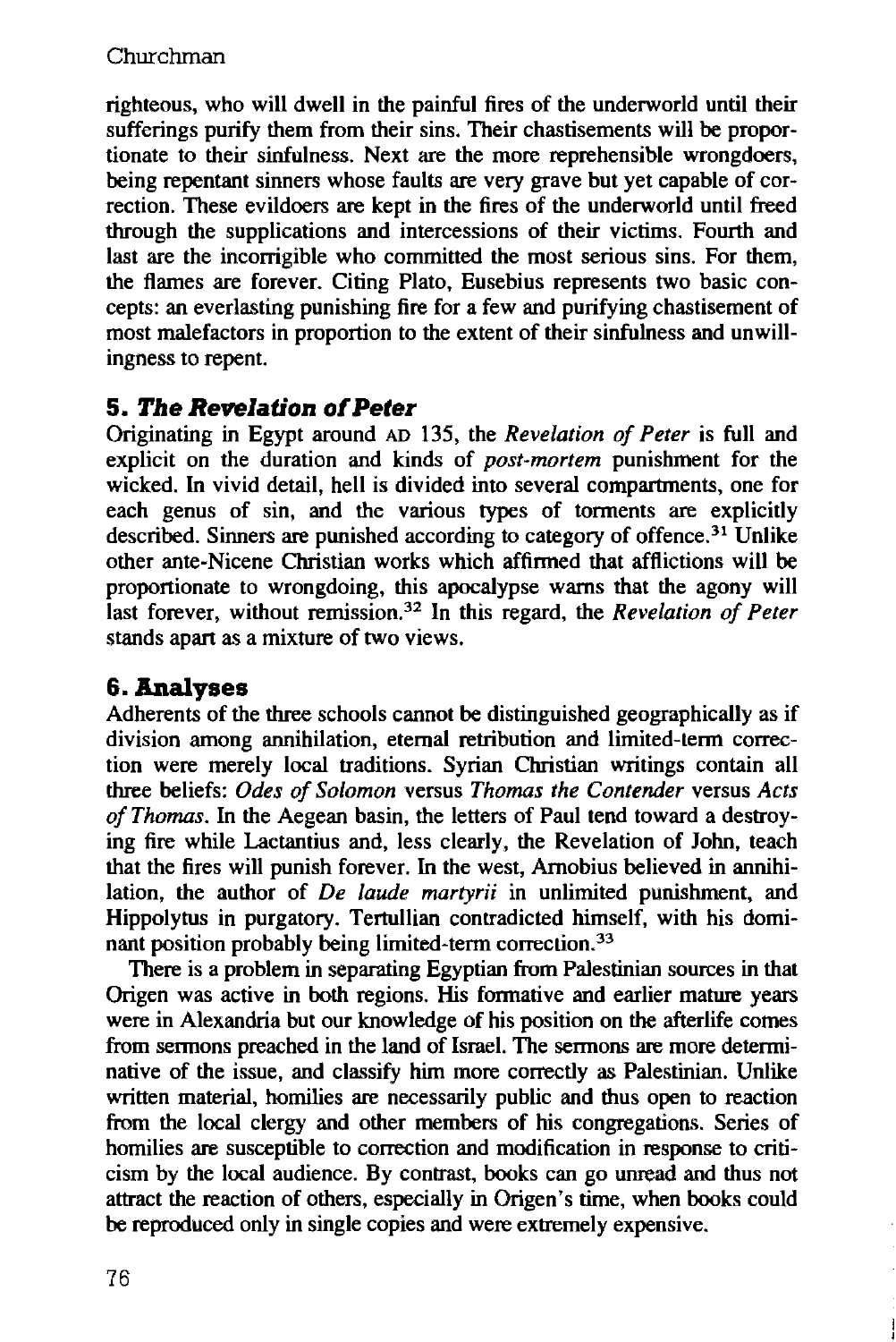Eusebius, bishop of Caesarea in Palestine, was an admirer of Origen and inclined toward the belief that sinning Christians would be in Hades only until they were purged. If we consider these two churchmen as representative of Christianity in the Holy Land, they stand against the gospels of Matthew and Mark, which lent limited support to two schools.

An Alexandrian in his Christian nurture, Clement also believed in a corrective purgatory. If Origen and Eusebius also be considered indicative of Egyptian instead of Palestinian Christian thought, Egypt could be considered as unanimous in espousing proportionate short-term chastisement but such concurrency founders, as far as duration is concerned, on the early and significant exception of the *Revelation of Peter.* 

The difference as to duration between this apocalypse and Clement of Alexandria is puzzling, if not inexplicable. Clement must have been familiar with its contents, for he quoted Chapter *5* at §§41 and 48f. of his *Eclogae propheticae*, even introducing the first excerpt with 'The Scripture says'.

Nor can one concept of the afterlife be said to predate the others or to have been introduced later into Christian thought. In the first century and earlier, annihilation is represented in Isaiah, Matthew 10, 1 Corinthians, 2 Thessalonians and the letter to the Hebrews. The *Odes of Solomon* in the second century and Amobius in the third also subscribed to this view. Equal, unending punishment is deducible from Matthew 13 and 25, Mark, Luke and the Revelation of John in the first century. The closest equivalents of this view in the second century are the *Revelation of Peter,* which depicted unequal tortures allotted according to sins, and Tertullian, who reversed himself a few years later. Third-century adherents were the authors of *De laude martyrii, The Book ofThomas the Contender,* and *The Sibylline Oracles.* Lactantius endorsed this school in the fourth century prior to the Council of Nicaea. Graded, limited-term chastisement is found in Ezekiel, Malachi and Matthew 5. It was subscribed to in the second century by Clement of Alexandria, *The Sentences of Sextus,* and *Acts of Thomas.* It was taught in the third century by Tertullian, Hippolytus and Origen. A fourth-century advocate before Nicaea was Eusebius of Caesarea.

## **7. Conclusion**

As discussed in section 3 above entitled 'Unending punishment', all ante-Nicene references to an eternal, equal hell are ambiguous except for *Thomas the Contender,* Lactantius, and *De laude martyrii.* Even the last mentioned may prescribe endless suffering only for the sin of apostasy. Against these stand Matthew 5, Clement of Alexandria, Tertullian, *The Acts of Thomas, The Sentences of Sextus,* Origen, Dionysius the Great and Eusebius. The least painful fate (annihilation) is endorsed by Matthew, Paul, the *Odes of Solomon* and Amobius. The last mentioned was a neophyte who cannot be expected to have been as conversant with Christian teaching as the others. The division is thus eight for a kind of purgatory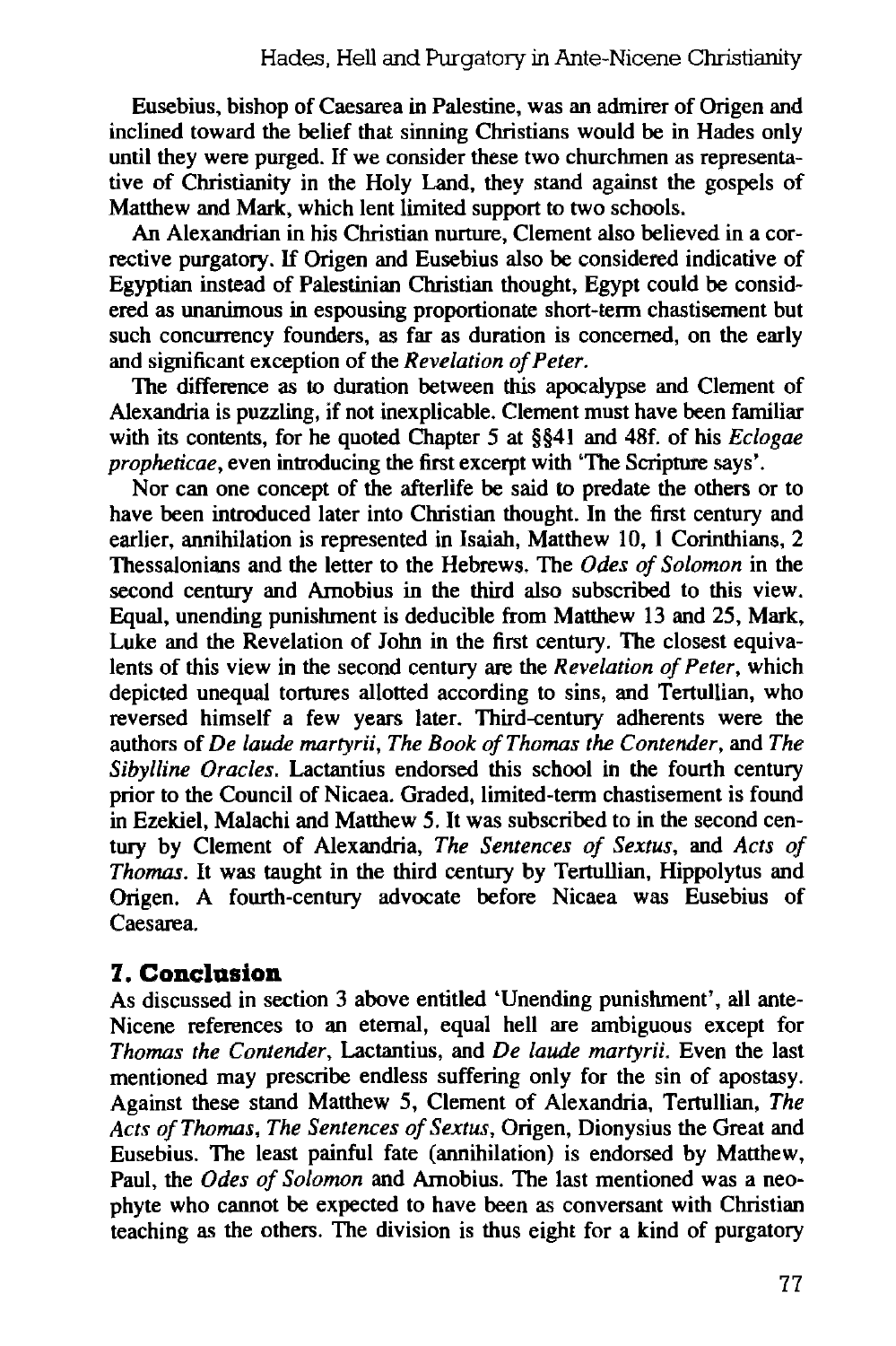and three each for the two views on either flank. *The Revelation of Peter*  lends support to the majority and one minority school.

If one genre of religious literature represents more accurately contemporaneous Christian thought than other forms of expression, series of homilies preached to the same or neighbouring congregations rank highest due to their openness to reaction and consequent rectification. Works enjoying widespread and long circulation, such as those in the New Testament, are to be preferred to books of more limited access. Apocalyptic and poetic literature is least reliable because of its symbolism and other obscurity of expression. A purely Christian consideration is that the extant writings of bishops are to be given more weight than those by laypeople because the church regarded the clergy as the bearers of the apostolic tradition and the teachers of orthodoxy. In this last regard, the bishops Hippolytus in Italy, Dionysius in Egypt and Eusebius in the Holy Land, along with the presbyters Clement of Alexandria, Tertullian at Carthage and Origen in Palestine place purgatory in a more tenable position than the other two above mentioned schools. The aforesaid literary indicators reinforce this conclusion.

From the preponderance of the evidence it appears that most early Christians regarded Hades as a temporary penitentiary in which the dead are chastened in order to purge sins that they had committed on earth. They apparently affirmed that chastisement varies in length of time and intensity to the misdeeds and attitude of the particular individual. Conversion and baptism on earth wipe the slate clean and the erring Christian will be chastised only for his post-baptismal sins.

In contrast to an eternal hell where all evildoers suffer equally and forever, such an afterlife counterbalances my dismal conclusion in the 1991 volume of *Churchman* that the original gospel provided no forgiveness in this life for sins committed after baptism, at least not for the most serious misdeeds.34 It also accounts for why early Christians punished themselves for their post-baptismal sins and why church-supervised repentance was accompanied by arduous and humiliating disciplines,  $35$  such as afflicting the body with sackcloth and ashes. In accordance with their doctrine of the afterlife, they hoped that their suffering here would shorten the time and severity of purgation. The lack or incompleteness of earthly remission of post-baptismal sin is thus not as final or as cruel as if there were no opportunity for redemption after death or as if the pain of hell were equal regardless of degrees of fault.

#### **DAVID BRATTSTON** is a Barrister of the Supreme Court of Nova Scotia and a Taxing Master.

#### **NOTES**

At Matt. 3:12; parallel with Luke 3:17. All Scripture quotations in this article are from the Revised Standard Version of the Bible, copyright 1946. 1952 and 1971 by the